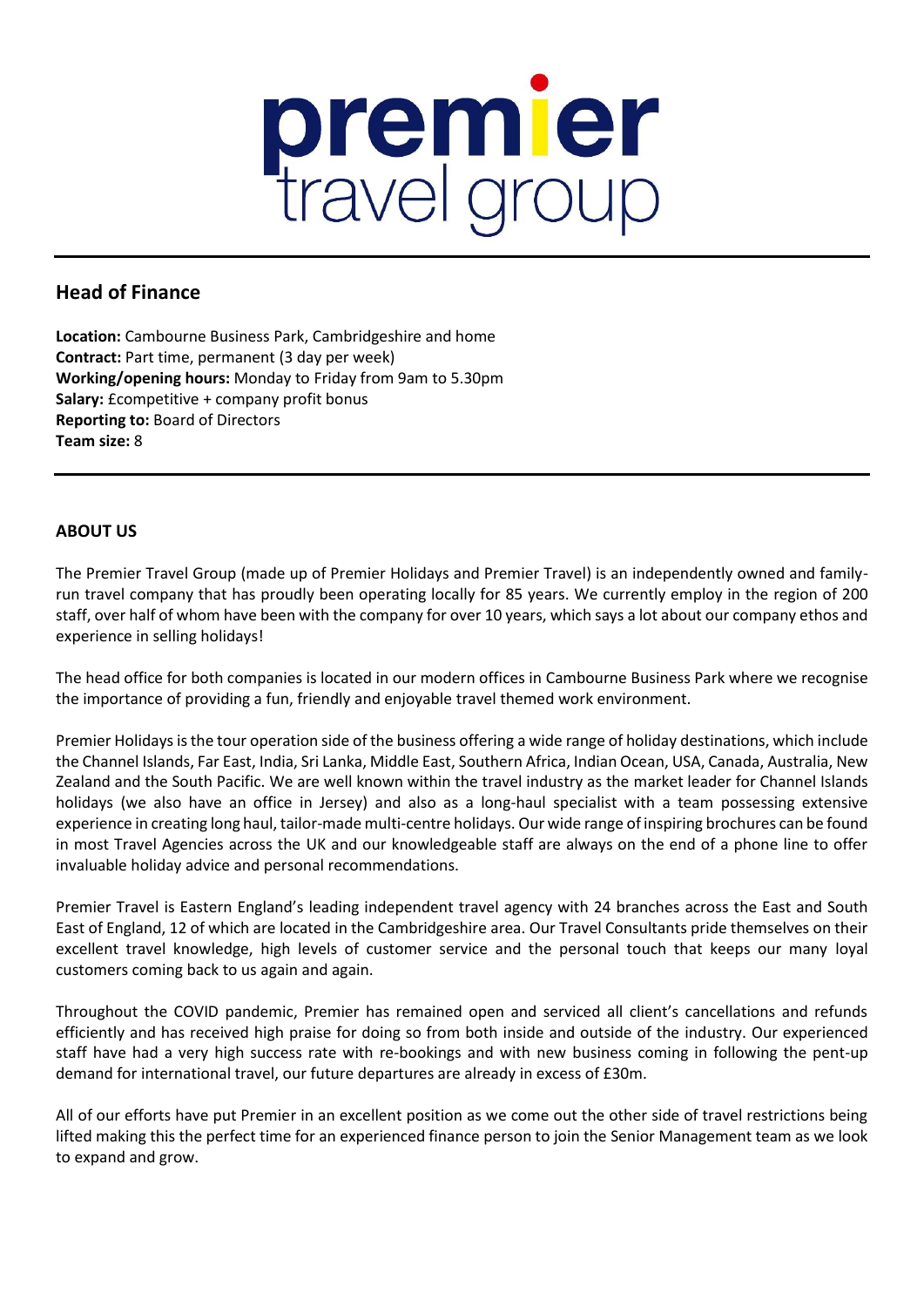## **ABOUT THE JOB**

Reporting to the Board of Directors, the Head of Finance is a senior position within the company carrying a high level of responsibility in overseeing all financial activities and regulatory compliances. The busy and experienced Finance Team are managed on a day-to-day basis by the Finance Manager who will report into this role and assist with more senior tasks where needed.

The main areas of responsibility for this role include but are not limited to:

- Managing the financial reporting for the organisation including budgeting, forecasting and all statutory financial reporting on a monthly, quarterly and annual basis
- Presenting financial results and insights to the Board
- Monitoring and managing hedging and foreign currency requirements ensuring we maximise on opportunities
- Managing and overseeing the cash flow of the company and ensuring appropriate controls
- Looking after the external auditor relationship, ensuring timely production of statutory accounts (FYE 30 Sep) and compliance with accounting standards
- Overseeing Accounts Payable, Accounts Receivable, Tax, Treasury, Payroll, Financial and Management Accounting functions
- Reviewing/maintaining the company's financial systems and processes for maximum efficiency
- Managing and overseeing the company's banking and borrowing arrangements
- Ensuring all accounting activities and internal audits comply with financial regulations
- Mentoring the Finance Manager for their personal development
- Overseeing payroll

### **ABOUT YOU**

It is essential that all applicants have the following as a minimum requirement for this role:

- At least 3 years in a senior finance role such as Head of Finance or Finance Director with a proven record of success
- Sound decision making skills based on accurate and timely analyses
- Results oriented and metrics driven
- Exceptional interpersonal communication and leadership skills
- Strategic thinking, planning and creative problem-solving skills
- Ability to work under pressure
- Advanced computer software skills, including Excel and financial reporting software (Sage)
- Be confident in producing and presenting forecasts, cashflow and budgets
- Proficiency in accounting software (Sage) and excellent data analysis skills
- Have an in-depth understanding of cash flow management and bank reconciliations
- Understand regulatory bodies and be confident working to tight reporting deadlines
- Have strong communication skills
- Possess superior excel and SAGE 200 knowledge
- Be able to demonstrate strong commercial awareness
- Have a broad understanding of inter-departmental workflows
- Be proactive in identifying areas where improvements could be made
- Enjoy seeking out opportunities to streamline processes or improve cost effectiveness
- Have confidence in dealing with all levels of seniority both internally and externally
- Possess a degree in Accounting, Finance or related field and/or be CIMA or ACA qualified

It would be extremely beneficial to have experience within the Travel industry (in particular to be familiar with the CAA, ABTA and ATOL) but this is not essential.

#### **Future progression opportunity:** Premier Travel Group Finance Director